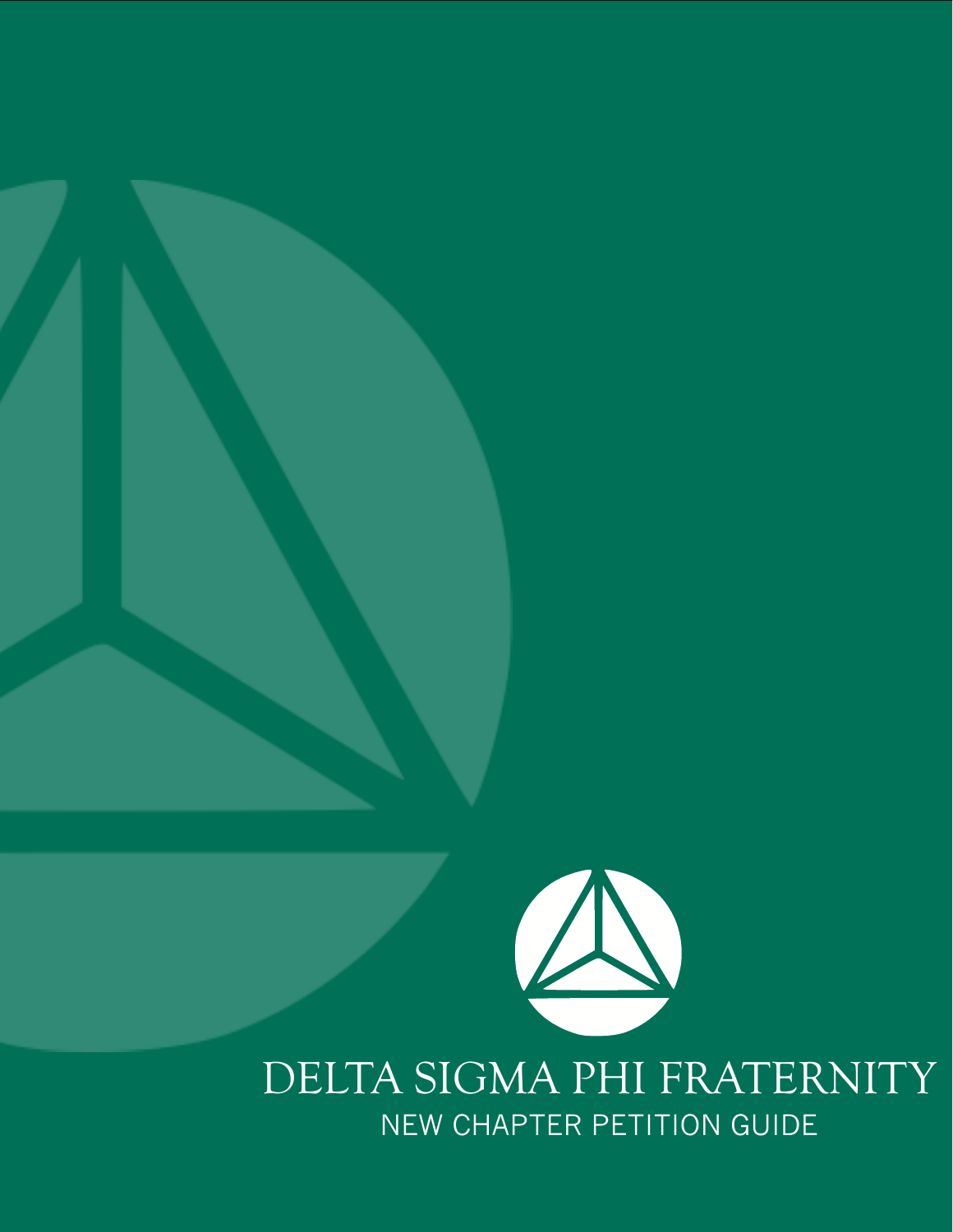## THANKS FOR CHOOSING DELTA SIG!

We are the Fraternity of movements. Since 2010, over 900 men have become Founding Fathers, building new chapters of Delta Sigma Phi at institutions across the nation.

Your interest in our Fraternity is genuinely appreciated and these resources will help you effectively and responsibly get your grassroots efforts off the ground.

Our Fraternity was founded by a small group of men who wanted to make a difference in the world. In our early years, the Fraternity grew when groups of men at different schools petitioned to become chapters of Delta Sigma Phi. We believe a movement that starts at the student level can be powerful.

We have a high set of standards and expectations for all new chapters, which also applies to groups of men seeking an official new chapter designation.

Within this packet you will find some basic tips and ideas toward organizing your interest group the right way, recruiting men who share your purpose and achieving the benchmarks to become an official new chapter of Delta Sigma Phi.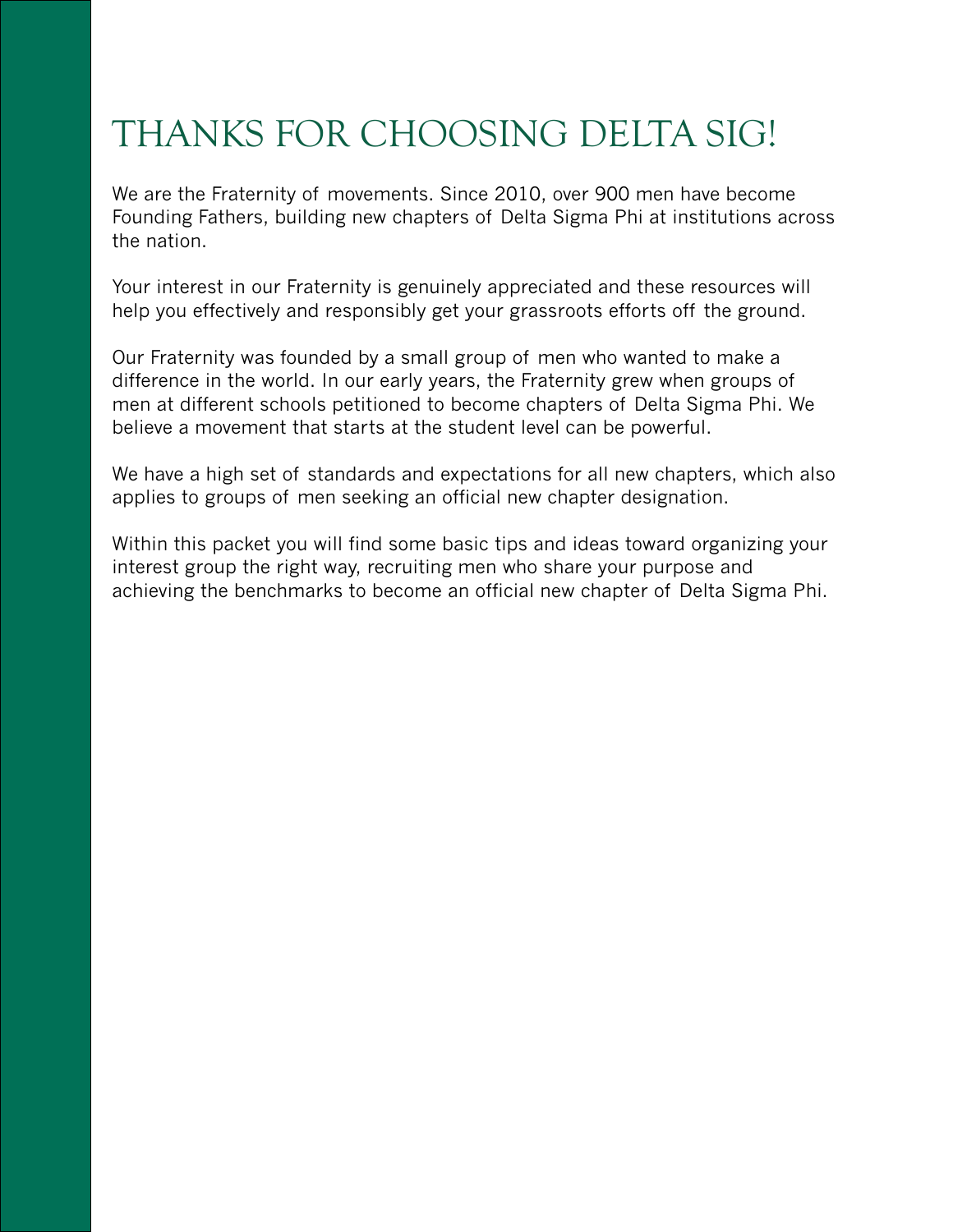## START STRONG: LAY A SOLID FOUNDATION

Some of the typical concerns regarding interest groups include:

- The group or leader has not reached out to the university staff regarding the intent to bring a new fraternity to campus.
- The group has reached out to a number of national fraternities without a true desire to join any specific group.
- There is a general lack of respect for the recruitment and expansion process of a given institution.

Our goal is to help you build a new chapter of our Fraternity. To do that we must respect the systems and people in place at your institution so that you can receive the help you need to grow, prosper and become an award-winning chapter of Delta Sigma Phi.

Whether you have a group of interested men or not, the first thing you should do is **reach out to the Fraternity and Sorority Life (FSL) professional at your institution.**

When any staff from any headquarters receives word that a group of men want to join as a new chapter, the first person we reach out to is the FSL professional or whichever office oversees student organizations. Delta Sigma Phi will not develop any new chapter without consent from the institution and/or the Inter-Fraternity Council or other governing council for men's social fraternities.

Once you've reached out to the professional on campus, feel free to call our headquarters and let us know you are attempting to develop an interest group. We may have additional resources and marketing materials to provide to you.

Listed below are the first steps to take as you develop your new group of potential Delta Sigs:

- Research
- Write everything down
- Pool your resources
- Spread your message
- Draft a formal petition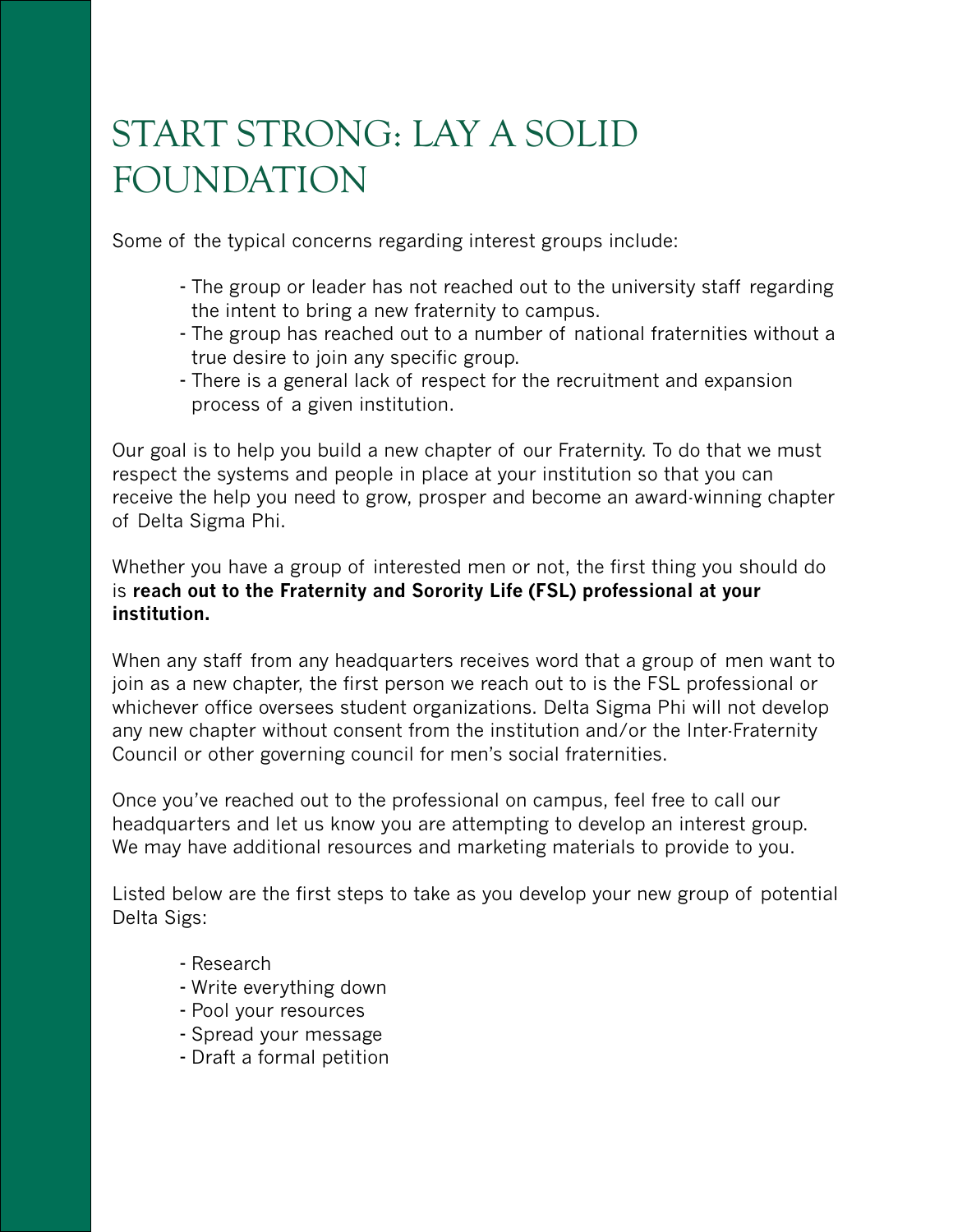## RESEARCH

When starting any new venture, it is important that a man is both confident in his mission and fully aware of the product he will sell.

If you are part of the latter, we are unfortunately not the fraternity for you.

**Read about the history of the fraternity you wish to partner with** (Delta Sigma Phi or not) and understand why you want to partner them. Too often students simply say "we value these values as well," without any indication of how they plan on being different or important to their institution.

**Read up on your institution's policies as well.** What is your IFC's expansion process? Are interest groups allowed to become chapters of national organizations? What is required to be recognized as a student organization/Greek organization annually?

If you can't find these on the website it is OK to ask your FSL professional for the information. We may also have information regarding the expansion process of a particular institution so feel free to reach out to our office as well!

**Know some basic facts about the Greek community** at your institution. When was the last time a new fraternity joined? What percentage of men are Greek? What are some of the accomplishments of the community? Why do you not feel as if any of the groups are right for you?

## WRITE EVERYTHING DOWN

It is important to note your intentions, desires and successes during this early phase of your group's development. Documentation is also critical to hold all parties (our staff, your FSL staff and your members) accountable.

### **DRAFT A LETTER WITH YOUR INTENT TO DEVELOP A NEW GROUP**

Write the letter to whomever organizes Fraternity & Sorority Life at your institution. The letter should state clearly and respectfully that you wish to develop a new chapter of Delta Sigma Phi and the reasons for wanting to do so. Remember our organization is one that advances social movements and conducts activities with **culture, harmony and friendship** in mind. These points should be included in your letter.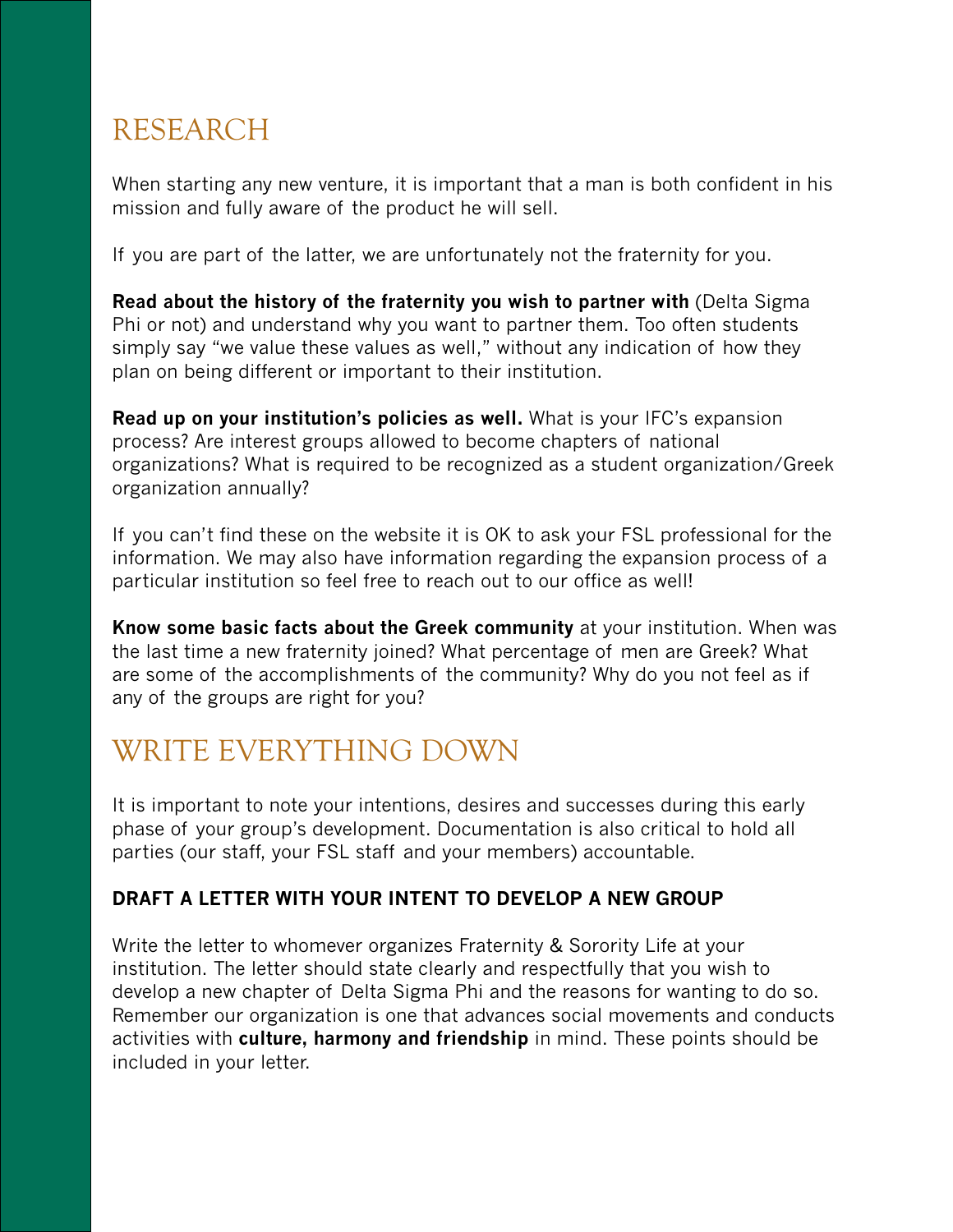Be intentional by placing an adjustable timetable on the letter. This will help you set goals and give the institution some perspective as to when you would like to be formally recognized. Include in the letter our list of expectations from this packet or even the packet itself!

Sign the letter with your name and attach a separate page with additional signatures if more than two men are already part of the group. Leave space near your signature for that of the FSL professional. This demonstrates that you will be developing a new group and that the institution's staff is on board. Keep one copy for your records and print one for the FSL professional as well as one for our records at Delta Sigma Phi Fraternity Headquarters.

### **CRAFT A DETAILED PLAN**

Once you have confirmation from the university and our staff that all is OK to proceed, begin developing your expectations for your new group. When would you like to hit the minimum requirements we expect of each new group? When would you like to submit your official petition? Share this with your FSL professional and our staff so that we can help you if you fall behind.

#### **DOCUMENT EACH VICTORY**

We have provided some resources for your interested men to fill out as they join your cause. It is important to document every new member, every service project and every milestone you achieve as you achieve them. This will make your petition filing process much easier and will show that you have men committed to your cause.

## POOL YOUR RESOURCES

Now that you have a plan and have confirmation from your institution that it is OK to proceed with developing an interest group, you can determine what the best plan of action is. Any strategist knows that the key to victory is understanding what resources you have at your disposal.

#### **REACH OUT & UP**

See what resources are available at your institution. Is there a weekly newsletter that goes out? Is there a daily newsletter? How can you get information into student mailboxes? What kinds of marketing materials can you get from our staff?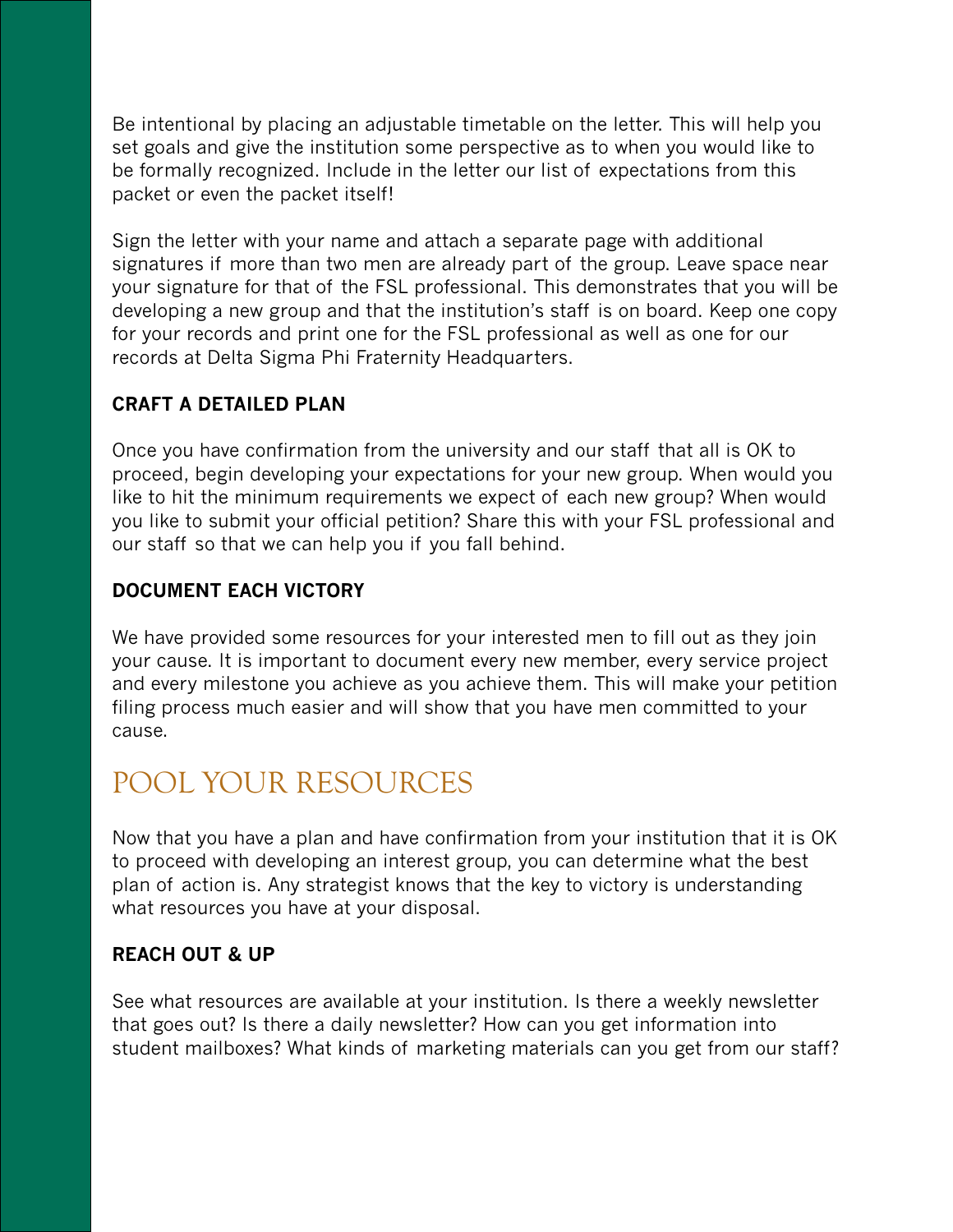We have resources to share with you, from advertisements to scholarship forms to blurbs for the school newspaper. If we don't have it, our staff can likely provide you with the resource you are looking for depending on the reasonability of the request.

#### **DETERMINE TARGET MARKETS**

We'll hit more on this during the recruitment portion but you must demonstrate that you can effectively recruit new members to your cause. Although we would be happy to see a group of 15 high caliber friends in an interest group, your ability to recruit more members and men you don't know will determine whether or not you can sustain a chapter of Delta Sig.

Does your IFC have a no-bid list you can use? Do organizations and sports teams post their rosters online for you to find involved students?

List out every possible way you can find men you don't know.

## SPREAD YOUR MESSAGE

It's time to grow! Once you have completed all of the above, start getting to work and sharing with others what you are doing. Remember that nothing you do at this point can be officially affiliated with Delta Sigma Phi because you are not dues-paying members.

Start hosting service events, interest sessions and study groups. Come up with a name and register as a student organization or participate in intramural sports. Do things that will simultaneously show your men what it is like to be a chapter of Delta Sig based on our list of expectations and help you achieve those expectations.

Use every resource available. Facebook, Twitter, the school paper, the local paper and on-campus advertising are all great ways to get others on board. Most importantly, always share **why** you are doing what you are doing. If your cause is just and honest, students will want to be a part of it.

## DRAFT A FORMAL PETITION

At the very end of this document is an outline for a formal petition. When you have hit the required benchmarks, have the "go-ahead" from your institutional staff and council and have a membership that reflects well on Delta Sig, we will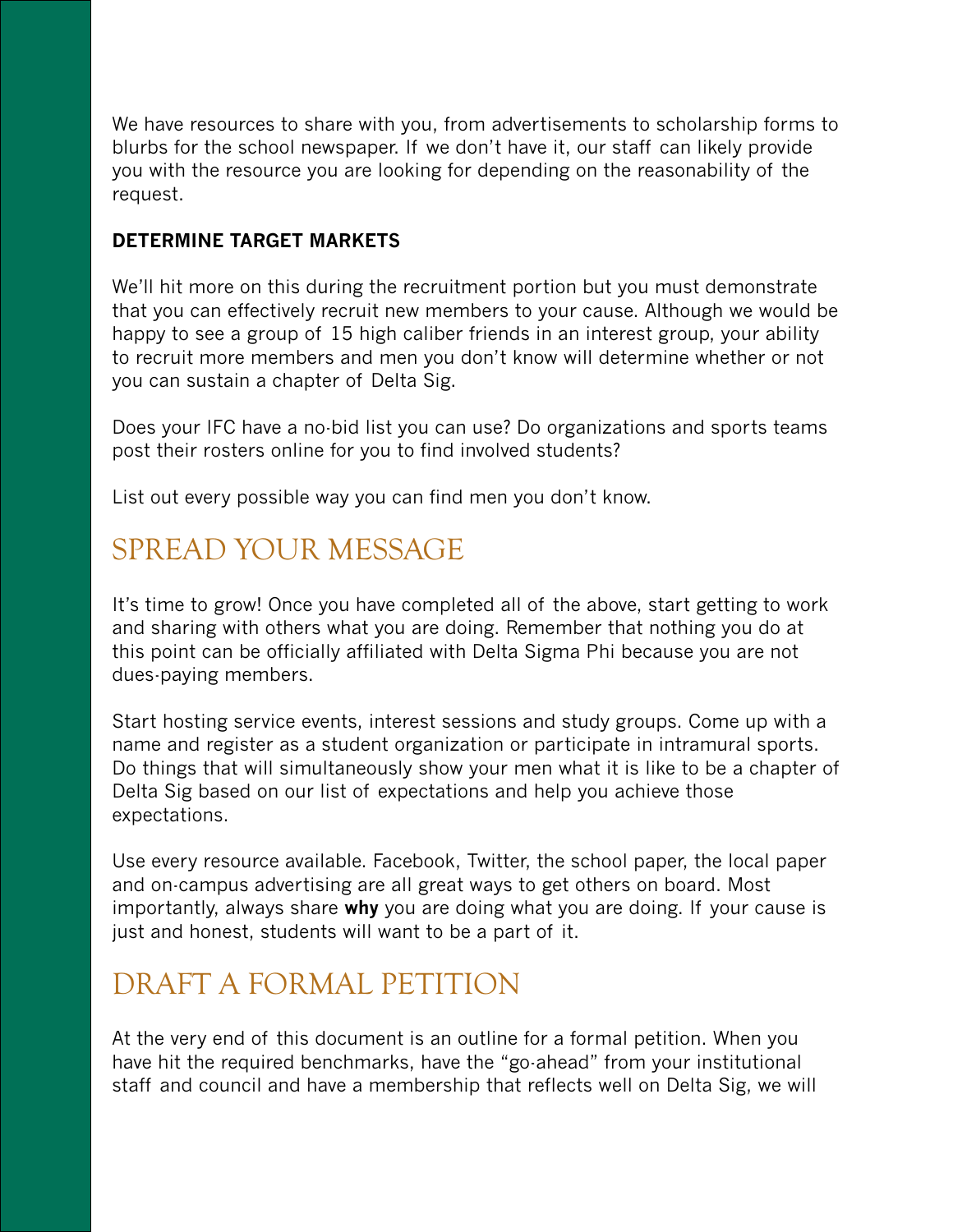begin the process of interviewing your membership and determining your affiliation with our Fraternity.

While there are never guarantees, we are always encouraged and respectful by a group of purposeful men wanting to be something more. Completing this packet will show to us that you are serious in considering Delta Sigma Phi as your fraternity of choice.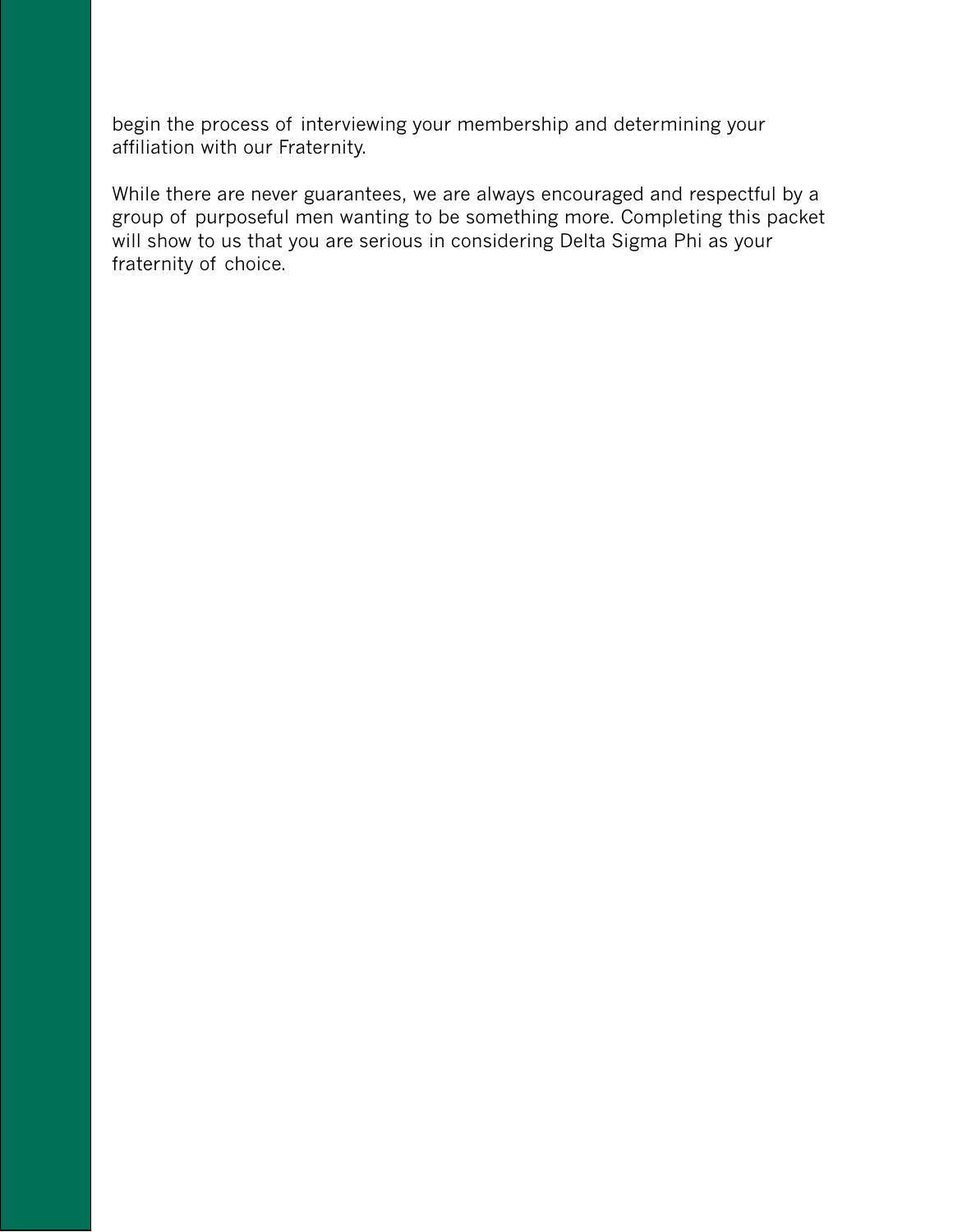## EXPECTATIONS TO EARN NEW CHAPTER STATUS

Our Fraternity was founded on the belief that all men of good character should be equal members in our organization. Today, that belief holds and extends to our new chapters and chapters.

We hold every chapter to the same standards. To be recognized as an official "New Chapter" of Delta Sigma Phi Fraternity, you must meet the following criteria.

#### **MEMBERSHIP**

Any group of men petitioning for new chapter status in Delta Sigma Phi Fraternity must have a minimum of 20 signed petitioners or half that of the average IFC chapter size (whichever of the two is larger). Each man must fill out the included membership form.

#### **ACADEMICS**

The average GPA for the entire group must be above than the all-male GPA of the institution AND/OR at or above a 3.0 (whichever is higher). All men signed as petitioning members must have a previous-term GPA above a 2.75.

#### **COMMUNITY ENGAGEMENT**

All men signed as petitioning members must be involved in at least one other campus organization. Each man is also expected to have completed five documented community service hours in the previous term with an official letter on letterhead from the organization with which they worked confirming their contribution.

#### **RISK REDUCTION**

All men signed as petitioning members must have read and signed the Delta Sigma Phi Code of Conduct included in this resource booklet. They may also have no major violations on record with the institution and are subject to background checks after interviewing with Delta Sigma Phi professional staff.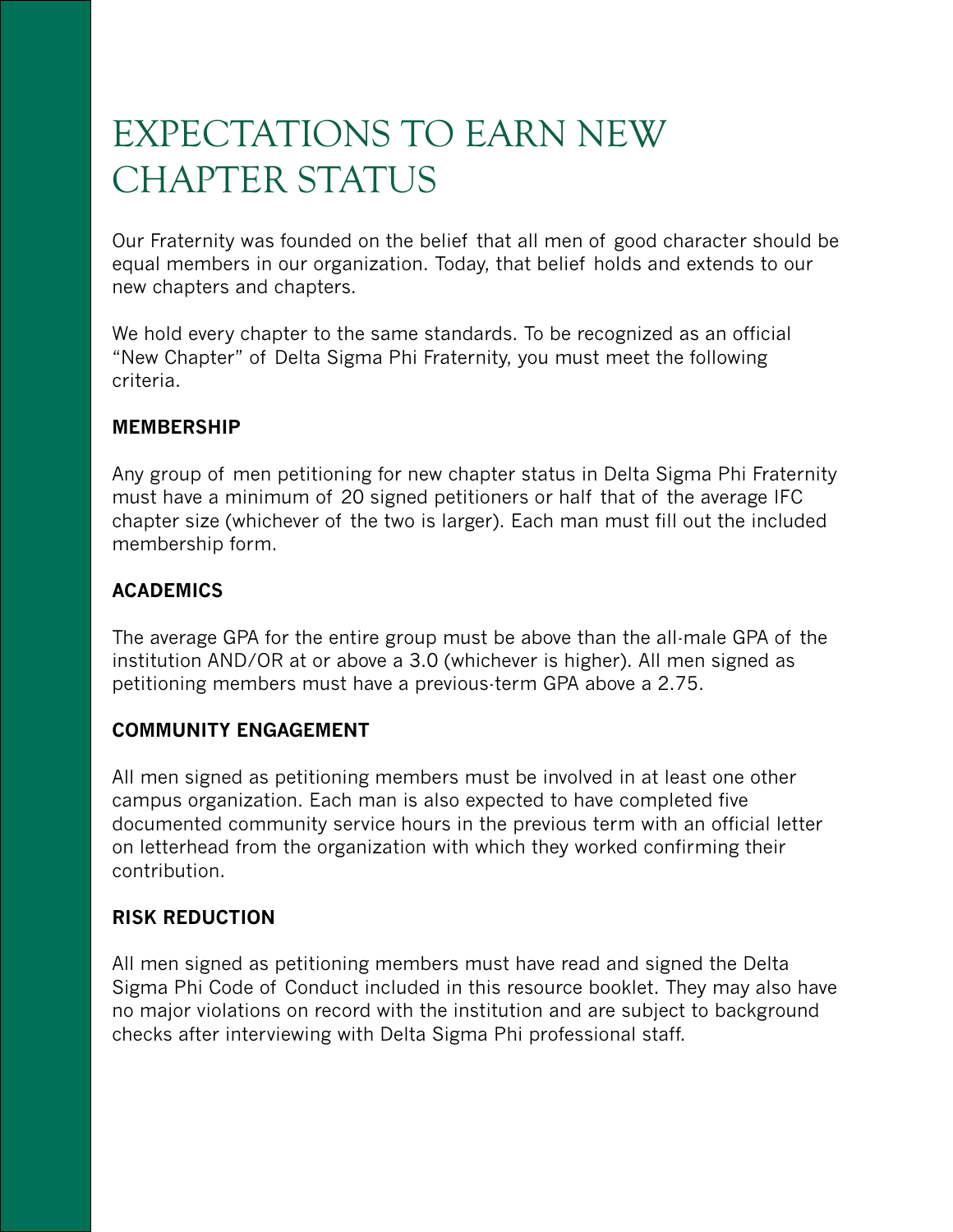## STAFF REVIEW

Once your group has met the basic benchmarks for new chapter status your membership will be subjected to a review by national staff. This may sound intimidating, but it is really just our staff members interviewing each of your members one-by-one to learn more about them and why they want to be a member of this particular group.

If there are noticeable weaknesses in the group such as: a lack of commitment, a lack of genuine campus or community involvement and/or the belief that the documentation provided was a misrepresentation or exaggeration of any of the requirements, we have the right to:

- Remove individual members from the group
- Work with your group to add more members to the group
- Deny colony status.

As long as you recruit men who are genuine to your cause and who can meet our expectations, you should have nothing to worry about with regard to our interview process.

Remember, we want to grow our Fraternity. We have crafted this packet so that you can build the foundation to be a truly successful chapter of Delta Sigma Phi, but there are many barriers standing in the way of fraternity men in the 21st century.

We will grant new chapter status and eventually a charter to those groups who demonstrate a true commitment to the fraternity's ideals and expectations.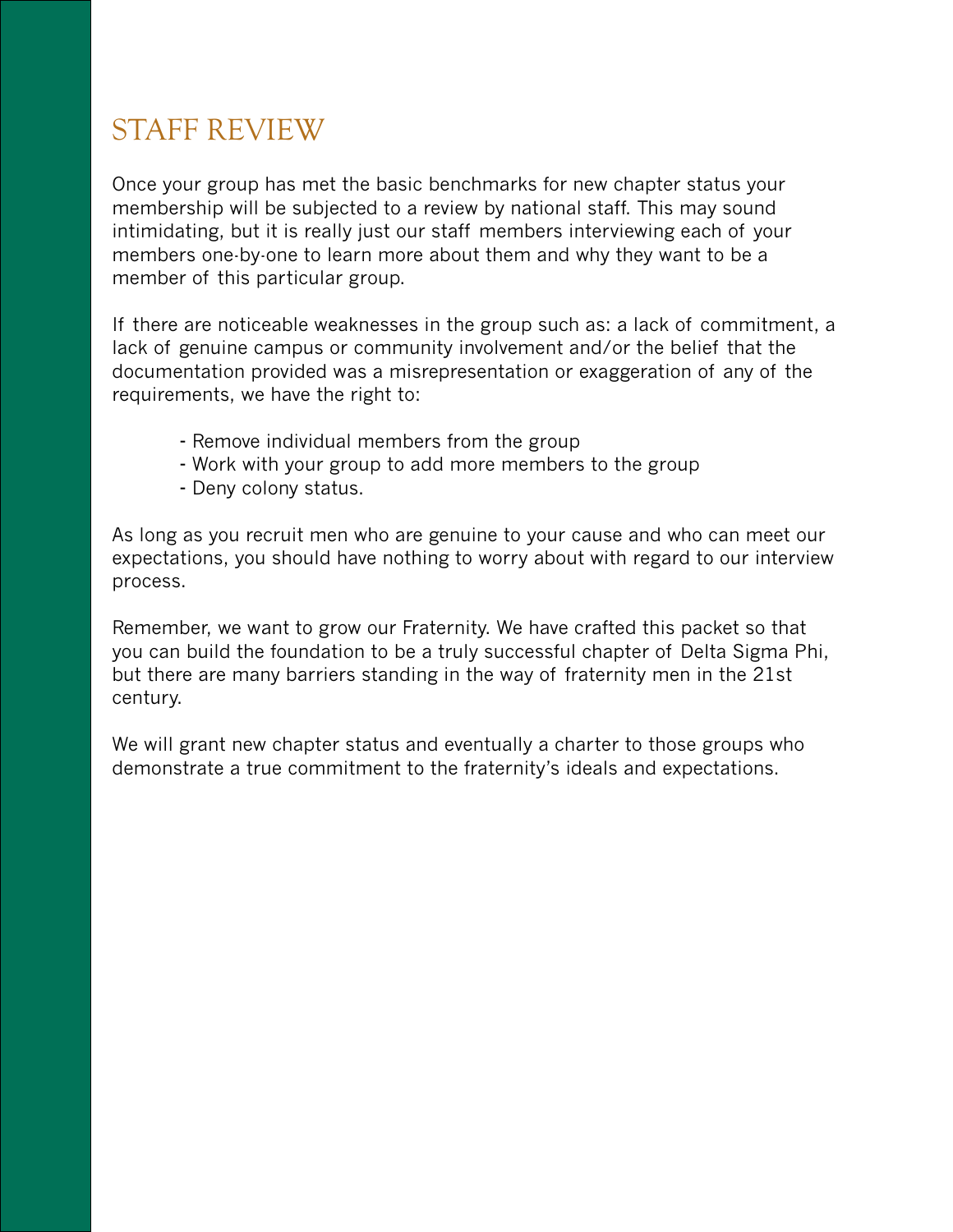## RECRUITING THE RIGHT MEN

As a chapter of Delta Sigma Phi you will need to continuously recruit high caliber leaders. We expect all chapters of Delta Sigma Phi to be at or above the average chapter size for an IFC chapter at an institution.

The benchmarks your grassroots group will need to meet include membership criteria as well as a size expectation.

Recruiting a Delta Sig requires more than a BBQ or setting up a table. To make a strong and high-performing chapter your group will need to continuously recruit strong and high-performing men. We follow a system called "Dynamic Recruitment" which fits our expectations better than what most fraternity chapters do: "Static Recruitment."

**Static Recruitment:** Hosting a series of events and inviting or hoping that men show up to these events. The more men you need to recruit, the more and bigger events you'll need to host.

**Dynamic Recruitment**: Actively seeking out, reaching out to and engaging men in a one-on-one or small group setting to recruit them to your cause. Remember: People join People NOT organizations. You need to sell YOU and your PURPOSE.

## BUILD A NAMES LIST

Using an Excel or Google document, create a list of all unaffiliated, undergraduate men you know. Take time and reach out to other members of your grassroots group to see who they know. Even if you are not interested in recruiting these men, this list serves as an indicator of your recruitment potential.

You'll need to meet students you have not met before. You can pull these names from:

- The school's website
- Athletic team or organization web pages
- A student database
- Ask friends or strangers for recommendations
- Ask professors or university staff for recommendations
- Search Facebook groups (Class of 2016, etc.) for names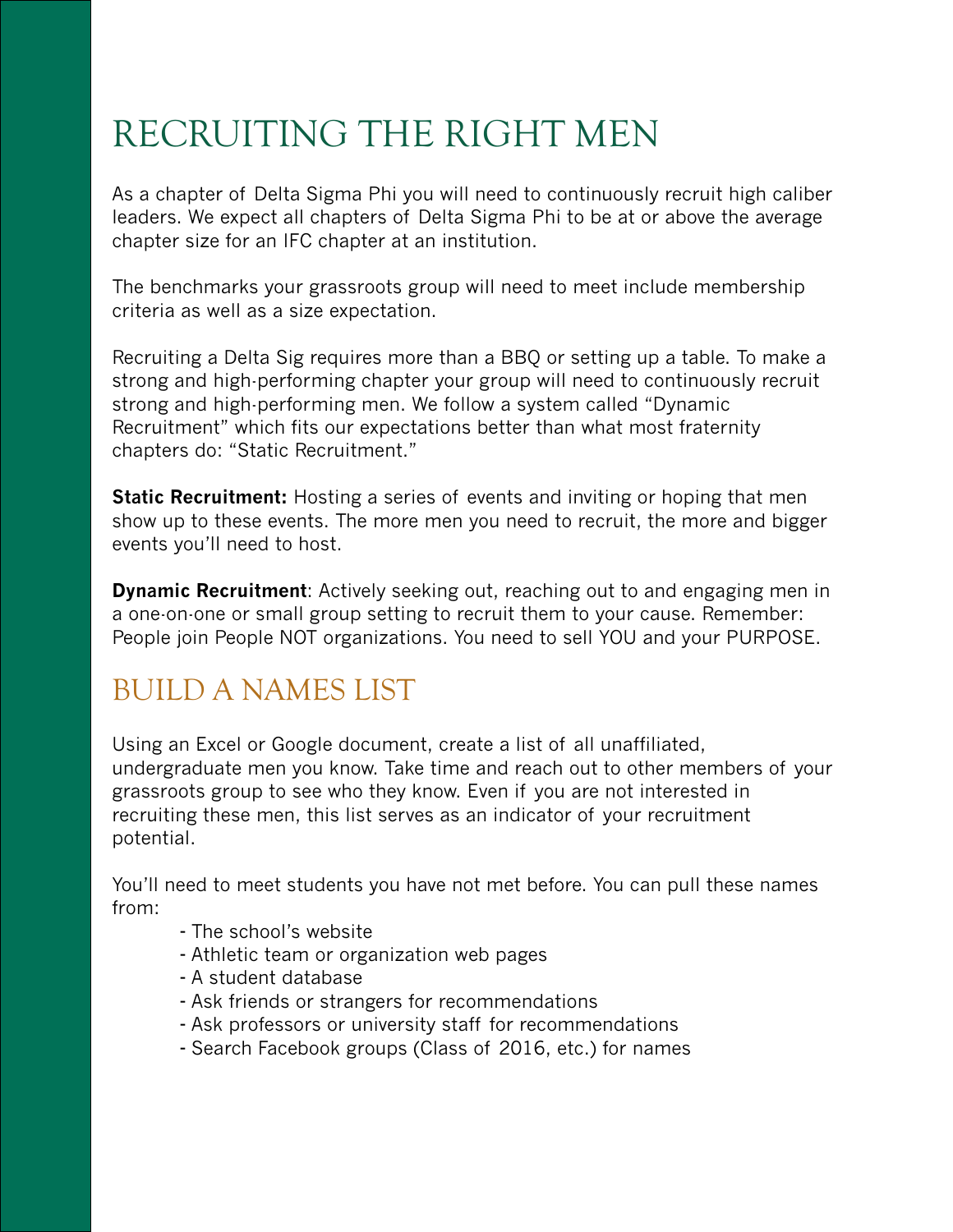Remember to add any and all names to the list. You can then choose from there who you would like to reach out to.

### BEGIN OUTREACH

As you build a list, start to reach out to the men on that list. A phone call is always the preferred method of contact but keep in mind:

- Don't bring up the Fraternity, ask to sit down for coffee or lunch and try to get to know them. Ask them for insight as to what they would like to see out of a new men's leadership group or opportunity.
- The 72 hour rule: Once you lose contact with someone for more than 72 hours, you've started to lose them. Call, send a text, email, Facebook message, Anything! Just stay in touch!
- Be genuine. You don't need to sell anything. If you are comfortable saying you want to create a new and different fraternity, you will likely find many men who want to contribute to your cause.

**Be sure to get grade information early**. Share the expectations of the group with all members and ask if they would have problems meeting the criteria. The worstcase scenarios are that someone needs to wait an additional term to improve their GPA, or he just isn't fit for Delta Sig at this very moment.

## GET YOUR MEN INVOLVED QUICK

Share your names list with your petitioning members. Work together to continue to grow your cause while also contributing to the community and getting materials set up for your packet.

Get each man to fill out the "Petitioning Member" form so that you have documentation of who each member is. Stay in touch with each man after he has committed so that you can be sure he will continue to contribute as a member of your potential chapter.

For tips & ideas regarding recruitment visit:

[http://phiredup.com/index.php?](http://phiredup.com/index.php?option=com_content&view=section&id=4&Itemid=160) [option=com\\_content&view=section&id=4&Itemid=160](http://phiredup.com/index.php?option=com_content&view=section&id=4&Itemid=160)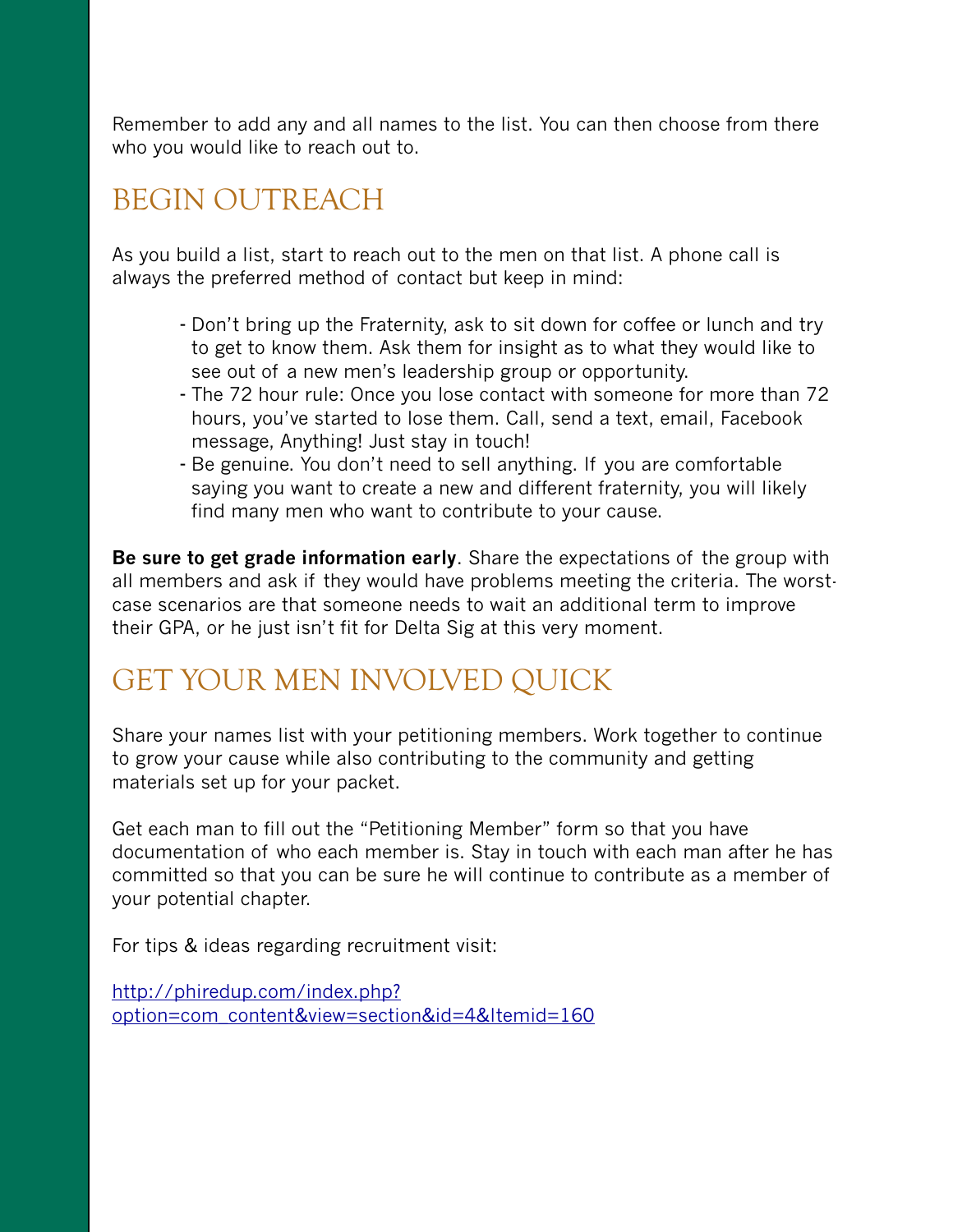# THE PETITION PROCESS

While we can never guarantee new chapter status to every interested group of men, we are happy to review petitions that outline why your group would like to be a group of Delta Sigma Phi.

Once you gather the necessary documentation and submit a petition, our national staff will review the packet and reach out to your group with any suggestions or thoughts. If your packet is complete and your group meets the requirements our staff may conduct in-person or over-the-phone "infoviews" to learn more about your membership.

If your group meets all of the requirements and expectations our professional staff will bring your petition to our Grand Council for review. We will then relay the decision and any further inquiries or information to your group.

The Grand Council meets quarterly and you will be made aware of when the next meeting is once you have submitted a petition to our headquarters.

### CONTENT

Your petitioning packet should contain the following:

- **A letter of interest** A letter signed by all members of the interest group explaining why your group seeks membership with Delta Sigma Phi, and how you have worked together to achieve the necessary benchmarks.
- **A Letter from your FSL Professional** This letter needs to state that it is within IFC policy that your interest group is allowed to become affiliated with a national fraternity and must also state that the group and its members have no major conduct violations on file with the university.
- **Petitioning Member Forms** Include all petitioning member forms.
- **Service Achievements** Include documentation proving that each member has met the minimum service requirement. If your interest group performed service as a group, a letter stating the number of men and how many hours they contributed will suffice.
- **Academic Reports** Include a "Grade Release Form" along with GPAs for all members from the most recent term.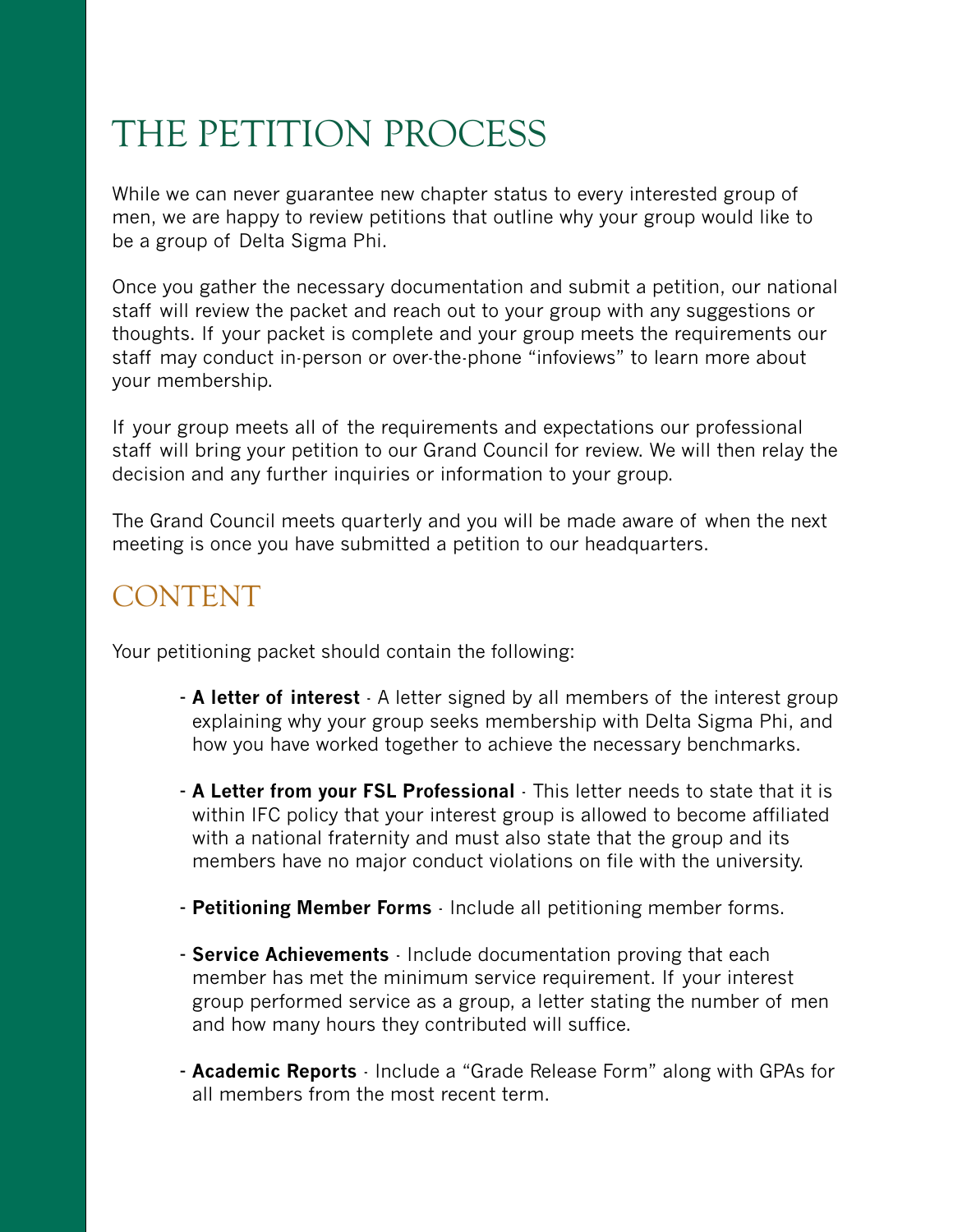# CONCLUSION & RESOURCES

Thank you again for your interest in becoming a part of our movement. Please reach out to our headquarters staff if you have any questions regarding the recruitment or petitioning process.

It is important to emphasize again that your interest group may not participate in any events or host any events under the Delta Sigma Phi Fraternity name and that your group is in no way affiliated with the Fraternity until a vote by the Grand Council determines otherwise.

This packet and any assistance provided by the national Fraternity serve as general advice and resources to men who wish to create an interest group in a way that abides by the process of their institution and the national Fraternity.

#### **RESOURCES**

Included in this packet is a "Petitioning Member Form." Your institution has a specific "Grade-Release Form" that you will need each petitioning member to complete.

Our website also offers resources with regard to recruiting high caliber men, videos you can show to potential members as well as documents to hand out to potential members detailing the costs of membership and information about our organization.

We use all of what is available on our website when our staff builds new chapters of Delta Sigma Phi and a number of our existing chapters make use of these documents and files as well.

#### **CONTACT**

If you have questions or thoughts regarding our growth process please feel free to reach out to our National Headquarters.

Send an email to: [Koulogeorge@Deltasig.org](mailto:Start@Deltasig.org) Call: 1-317-634-1899 x 454 Facebook: DELTA SIGMA PHI